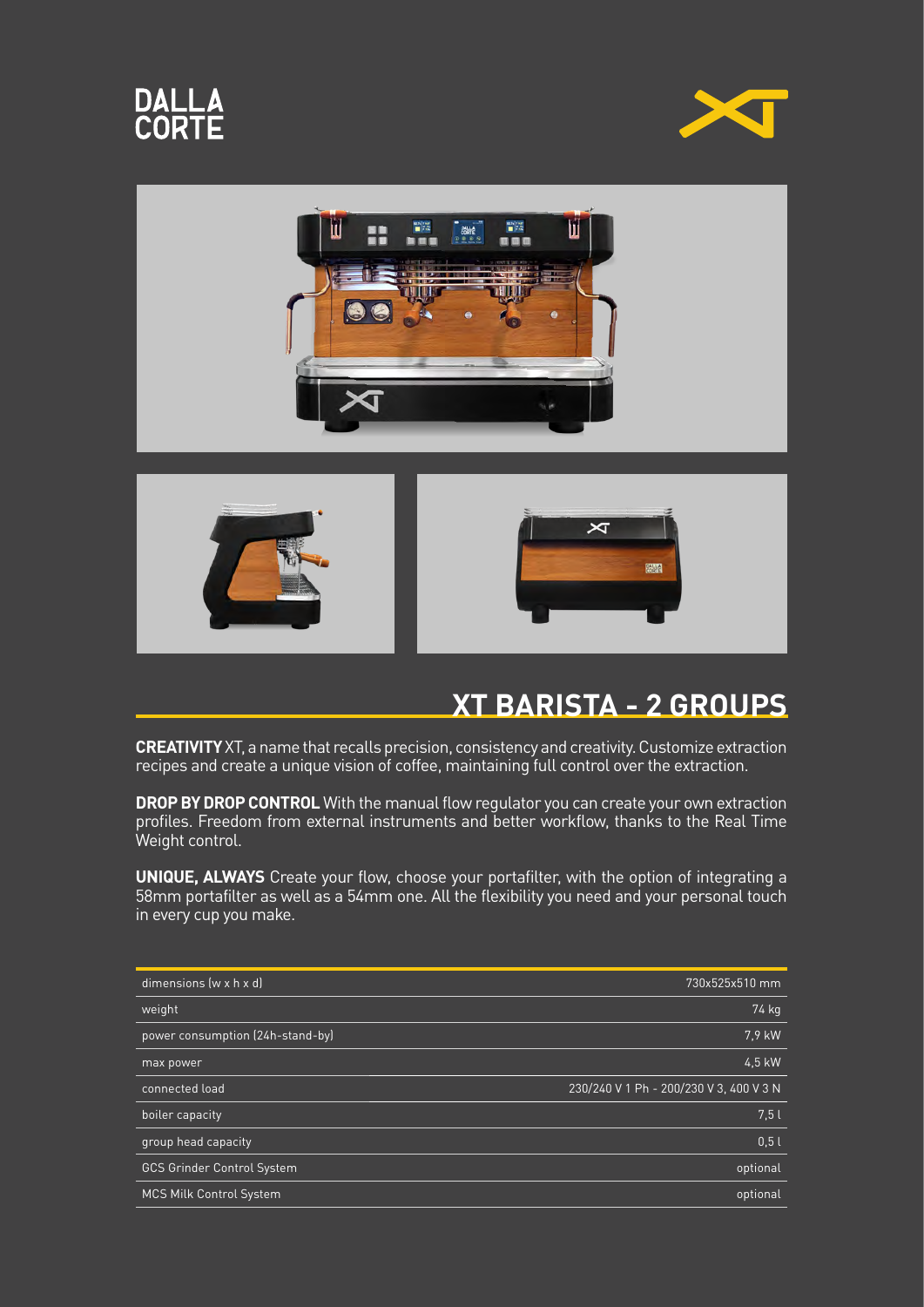



## Version 230 also available **XT BARISTA - 2 GROUPS**



**dynamic WHITE** 2 gr 1-MC-DCPROXT-2-DW-400



**white OAK** 2 gr 1-MC-DCPROXT-2-WO-400



**dynamic dark** 2 gr 1-MC-DCPROXT-2-DD-400



**total white** 2 gr 1-MC-DCPROXT-2-TW-400



**DARK WALNUT** 2 gr 1-MC-DCPROXT-2-DN-400



**total dark** 2 gr 1-MC-DCPROXT-2-TD-400

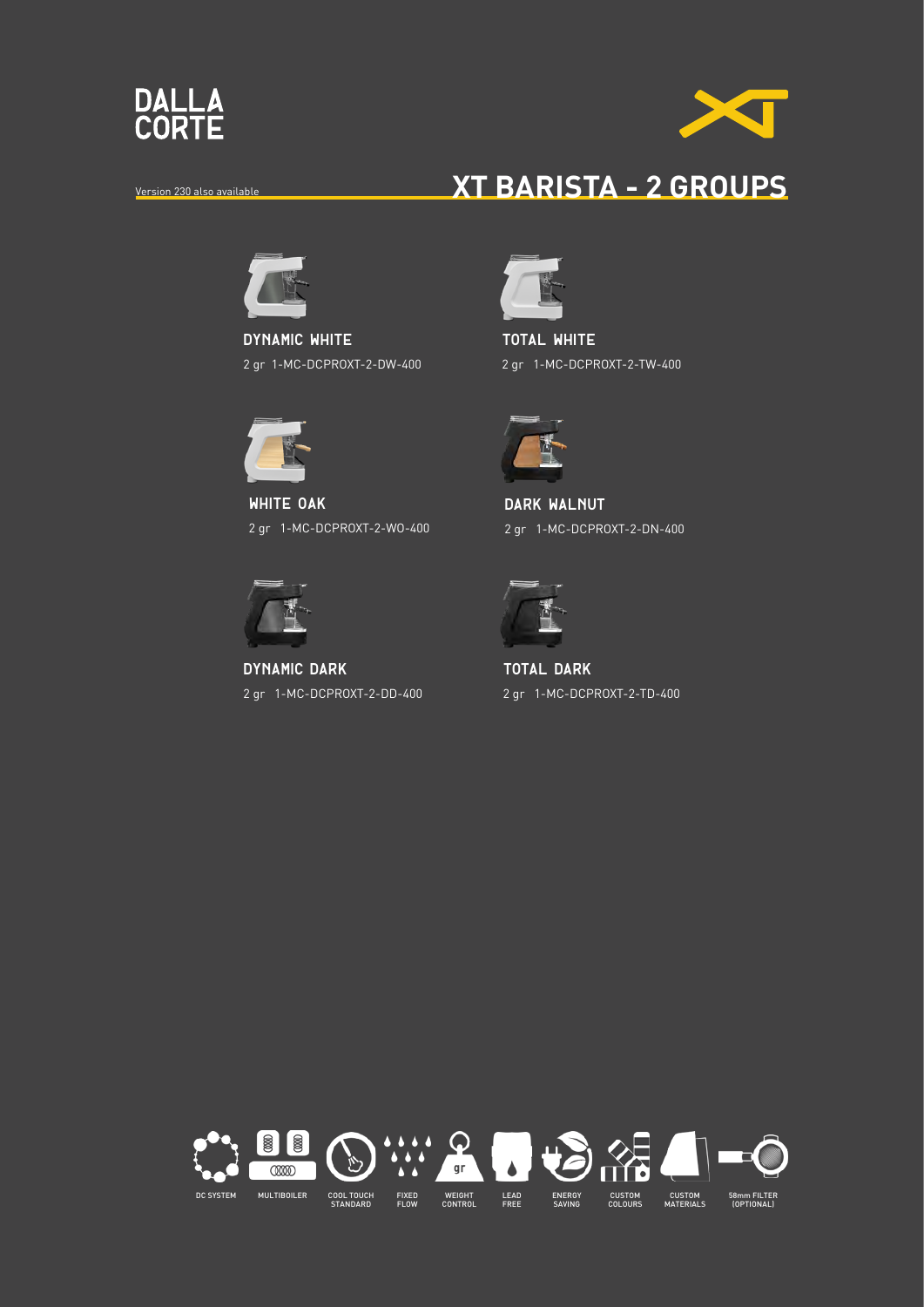









## **XT BARISTA - 3 GROUPS**

**CREATIVITY** XT, a name that recalls precision, consistency and creativity. Customize extraction recipes and create a unique vision of coffee, maintaining full control over the extraction.

**DROP BY DROP CONTROL** With the manual flow regulator you can create your own extraction profiles. Freedom from external instruments and better workflow, thanks to the Real Time Weight control.

**UNIQUE, ALWAYS** Create your flow, choose your portafilter, with the option of integrating a 58mm portafilter as well as a 54mm one. All the flexibility you need and your personal touch in every cup you make.

| dimensions (w x h x d)            | 940x525x510 mm                          |
|-----------------------------------|-----------------------------------------|
| weight                            | 88 kg                                   |
| power consumption (24h-stand-by)  | 11,3 kW                                 |
| max power                         | 6.3 kW                                  |
| connected load                    | 230/240 V 1 Ph - 200/230 V 3, 400 V 3 N |
| boiler capacity                   | 13 <sub>l</sub>                         |
| group head capacity               | 0.51                                    |
| <b>GCS Grinder Control System</b> | optional                                |
| <b>MCS Milk Control System</b>    | optional                                |